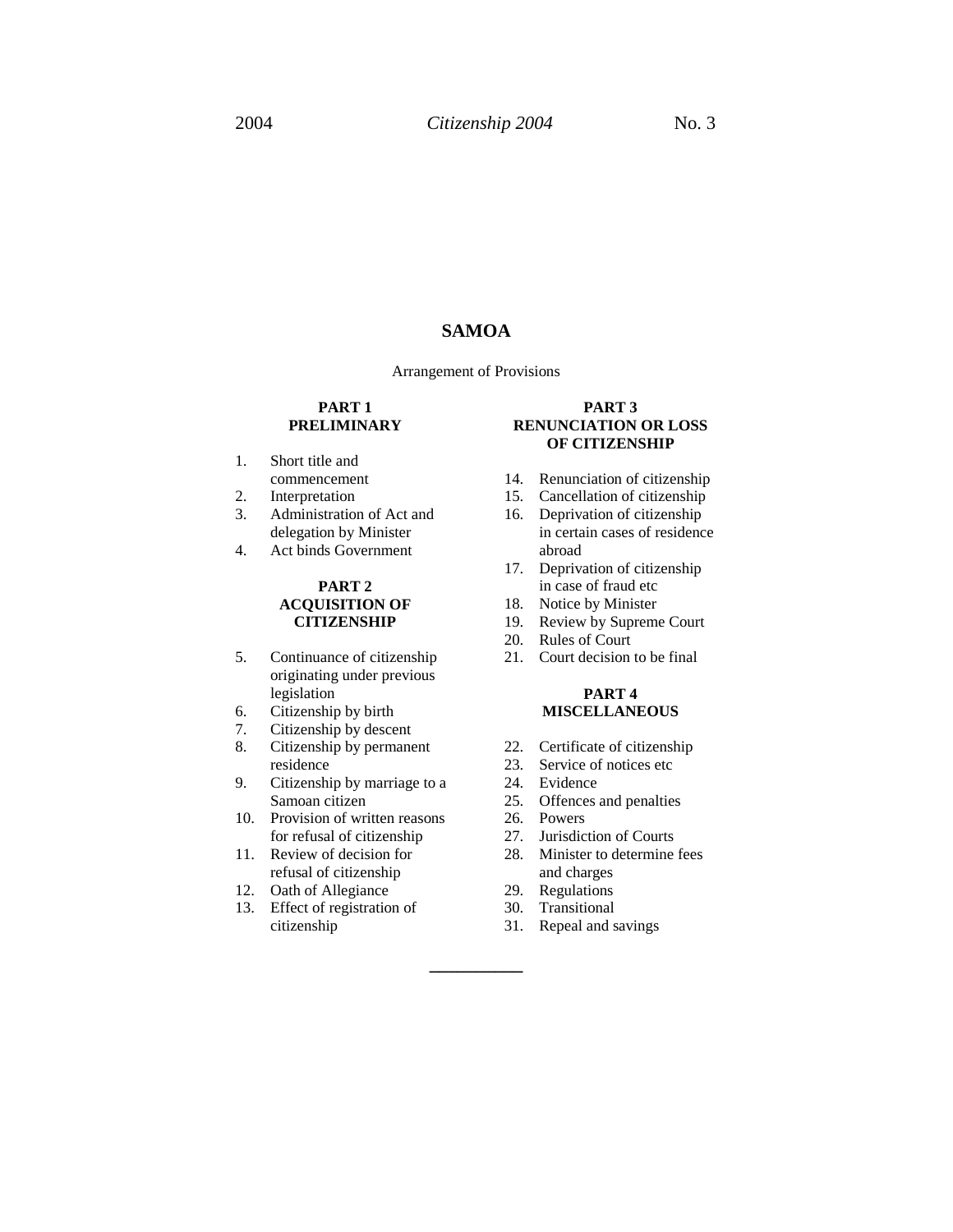### **2004, No. 3**

# **AN ACT to make provision with respect to the status of Samoan citizenship.** *[21st January 2004]*

**BE IT ENACTED** by the Legislative Assembly of Samoa in Parliament assembled as follows:

# **PART 1 PRELIMINARY**

**1. Short title and commencement**–(1) This Act may be cited as the Citizenship Act 2004.

(2) This Act shall come into force on the day it is assented to by the Head of State.

(3) Notice of commencement of this Act shall be published in Samoan and English in the Savali and one other newspaper circulating in Samoa.

**2. Interpretation**–(1) In this Act, unless the context otherwise requires:

"Alien" means a person who is not a citizen of Samoa:

- "Applicant" means any alien applying for citizenship under sections 8 or 9 of this Act:
- "Constitution" means the Constitution of the Independent State of Samoa:

"Court" means the Supreme Court of Samoa:

"family" in relation to a person, means the person's father, mother, spouse, child, sister, brother, grandparent, uncle, aunt, or cousin in the first degree:

"Government" means the Government of the Independent State of Samoa:

"Minister" means the Minister responsible for Citizenship from time to time:

"Ministry" means the Ministry responsible for Citizenship from time to time: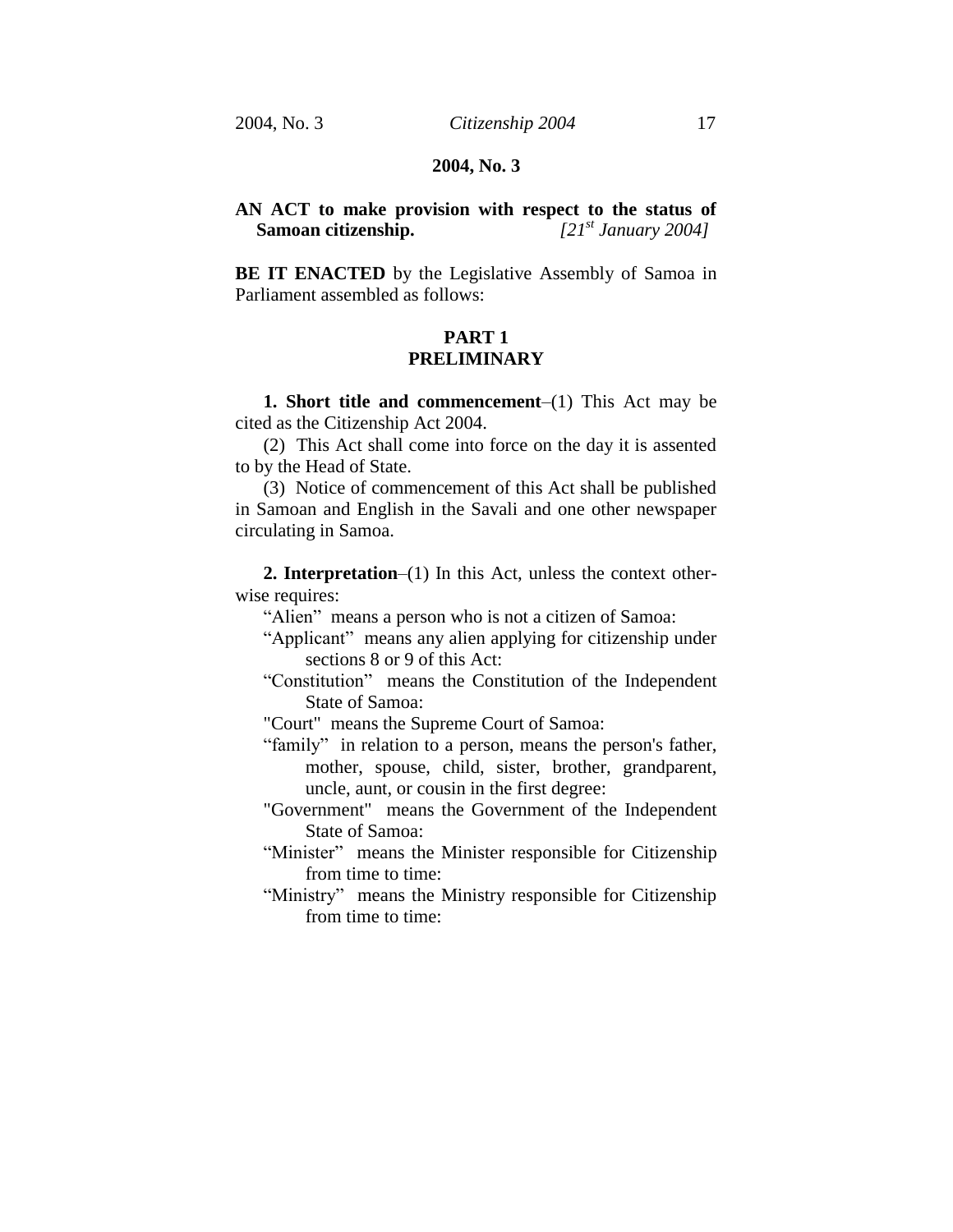"permanent resident permit " means a permanent resident permit under the provisions of the Immigration Act 2004:

"Samoa" means the Independent State of Samoa.

(2) Any reference in this Act to the status or description of a parent of a person at the time of that person's birth shall, in relation to a person born after the death of a parent, be construed as a reference to the status or description of the parent at the time of the parent's death.

**2. Administration of Act and delegation by Minister-**(1) The Minister is responsible for the administration of this Act.

(2) The Minister may from time to time, by writing under the Minister's hand, either generally or particularly, delegate to such officer or officers of the Ministry as the Minister thinks fit all or any of the powers and functions exercisable by the Minister under this Act or under any regulations made under this Act, other than the power of delegation conferred by this subsection.

(3) Every person purporting to act pursuant to any delegation under this section shall be presumed to be acting in accordance with its terms in the absence of evidence to the contrary.

(4) Any delegation under this section may be made to a specified officer or to officers of a specified class, or may be made to the holder for the time being of a specified office or class of office.

(5) Any delegation under this section shall be revocable at will, and no such delegation shall prevent the exercise of any power or function by the Minister.

(6) Any such delegation shall, until revoked, continue in force according to its tenor, notwithstanding the fact that the Minister by whom it was made may have ceased to hold office, and shall continue to have effect as if made by the successor in office of that Minister.

**4. Act binds Government** - This Act binds the Government.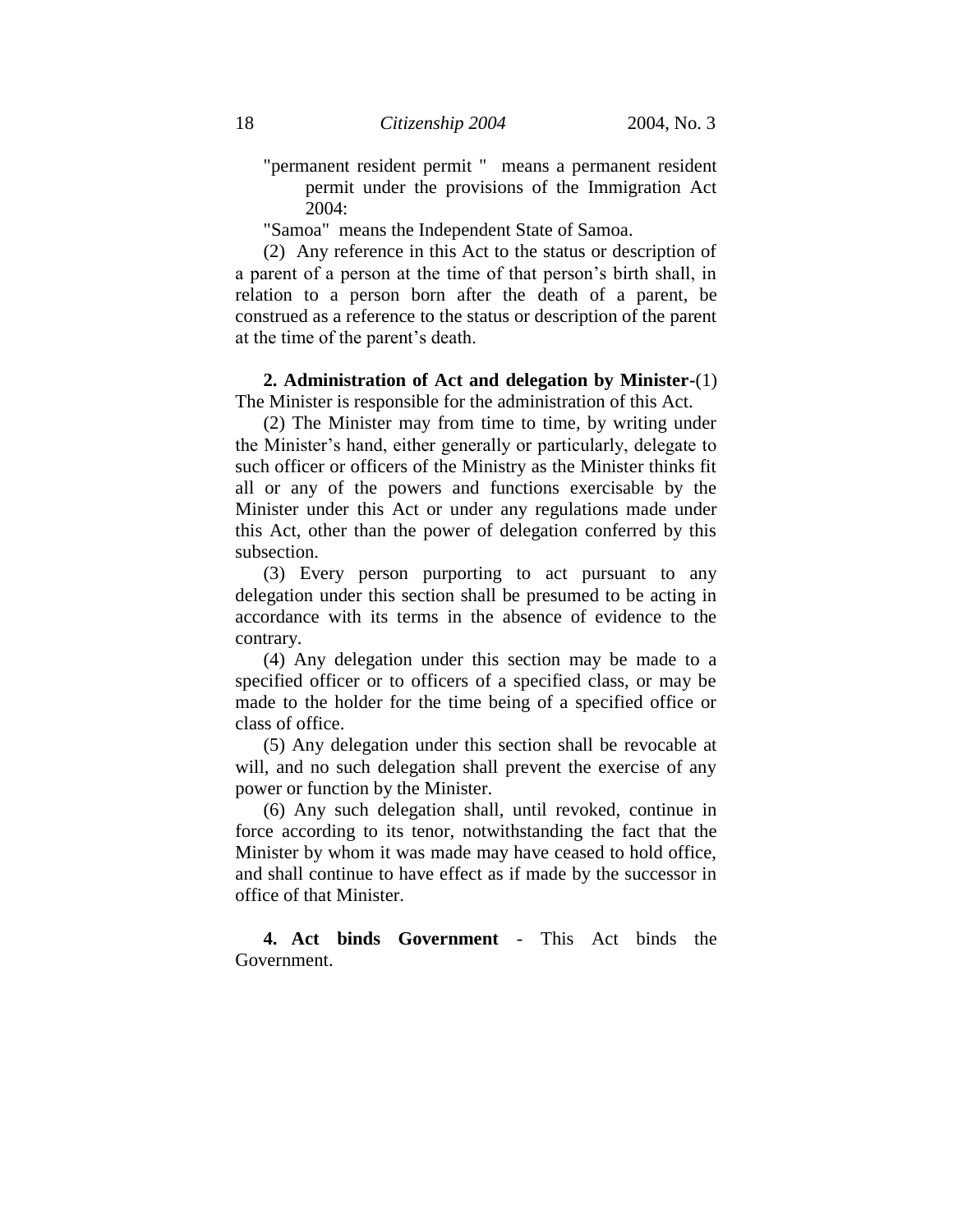# **PART 2 ACQUISITION OF CITIZENSHIP**

**5. Continuance of citizenship originating under previous legislation –** Any person having the status of citizen of Samoa originating under the Citizenship Act 1972 or the Citizenship of Western Samoa Ordinance 1959 shall continue to hold that status as fully and effectually as if it had originated under the corresponding provisions of this Act.

**6. Citizenship by birth**–(1) Subject to subsection (3), any person born in Samoa shall be a citizen of Samoa by birth provided that at the time of the person's birth at least one parent of the person is a Samoan citizen.

(2) Subject to subsection (3) and despite the provisions of any other law, any person born aboard a ship or aircraft from Samoa (irrespective of whether the ship or aircraft is registered or unregistered in Samoa) shall not be regarded as having been born in Samoa.

- (3) Where:
	- (a) A person is born in Samoa or on a ship or aircraft from Samoa; and
	- (b) As a result of subsection (1) or (2) the person is not eligible for Samoan citizenship; and
	- (c) The person is stateless (that is without citizenship of any State); and
	- (d) The person is unable to obtain citizenship of any other State,

the Minister may grant the person Samoan citizenship by birth.

**7. Citizenship by descent–**(1) Any person born outside Samoa shall be a citizen of Samoa by descent provided that at the time of the person's birth at least one parent of the person is a Samoan citizen:

(a) Otherwise than by descent; or

(b) Who has resided in Samoa for a period of three years or more.

(2) For the purposes of calculating the period of residence in Samoa under subsection (1)(b):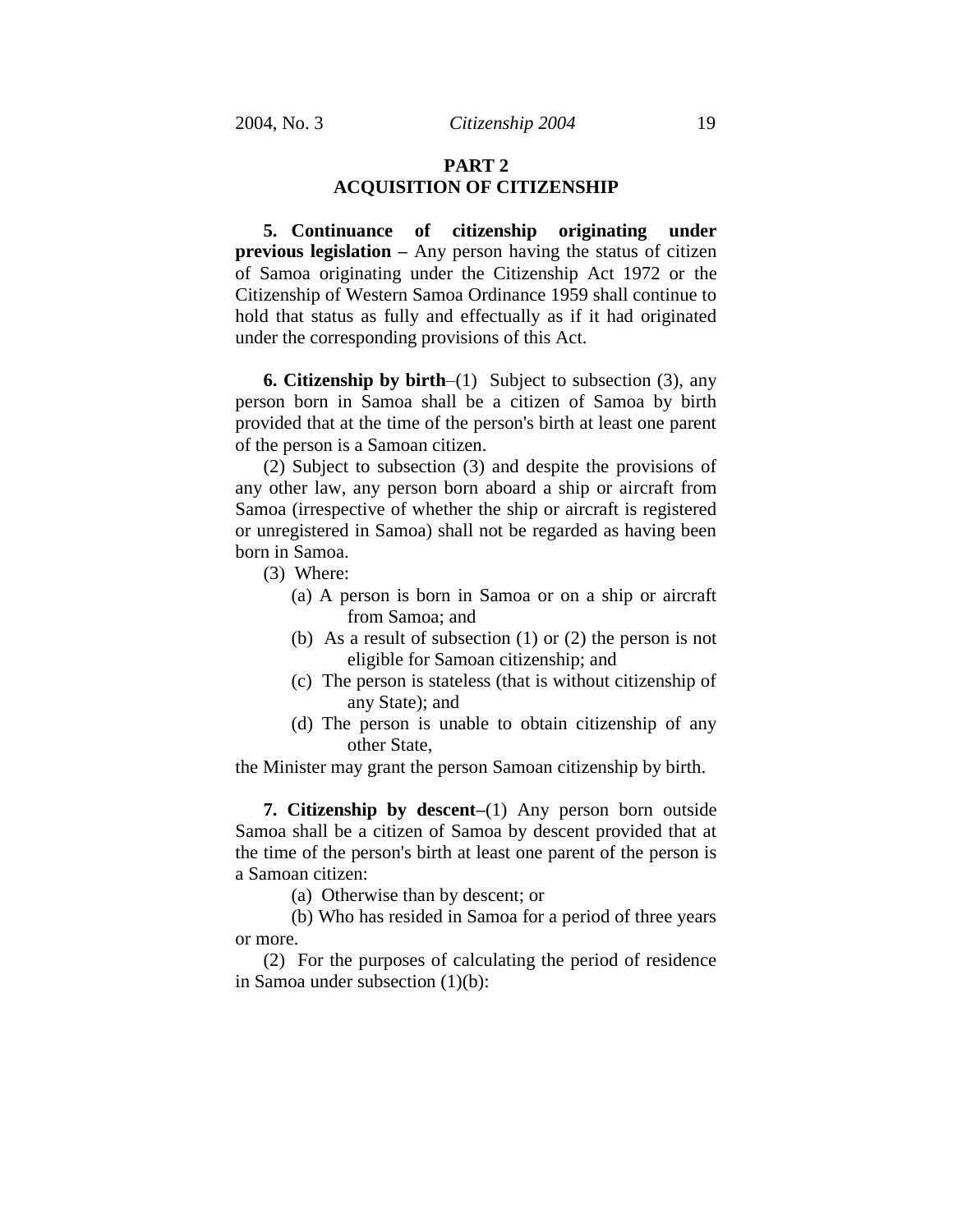- (a) Such period is not required to be continuous; and
- (b) May be calculated by adding together periods of residence in Samoa by the parent.

(3) Any person seeking citizenship under subsection (1)(b) shall provide such documentation as may be required by the Minister in order to prove the residency of the parent required under subsection (1)(b).

**8. Citizenship by permanent residence**–(1) Subject to subsection (2), any person, being an alien, may apply to the Minister in a form approved by the Minister to be registered as a citizen of Samoa by permanent residence.

(2) The Minister may, upon receipt of any such application, register as a citizen by permanent residence such person who:

- (a) Has continuously held a valid permanent resident permit to Samoa for five (5) years preceding the application; and
- (b) Is of good health and character; and
- (c) Understands the responsibilities and privileges of being a citizen of Samoa; and
- (d) Intends to continue to reside in Samoa; and
- (e) Has paid the required fee.

**9. Citizenship by marriage to a Samoan citizen**–(1) Subject to subsection (2), any person, being an alien, may apply to the Minister in a form approved by the Minister to be registered as a citizen of Samoa by marriage to a Samoan citizen.

(2) The Minister may, upon receipt of any such application, register as a citizen of Samoa by marriage to a Samoan citizen a person who is married to a Samoan citizen provided that the person:

> (a) Has continuously been married to and residing with the person's husband or wife, as the case may be, in Samoa or elsewhere for a period of five (5) years preceding the application;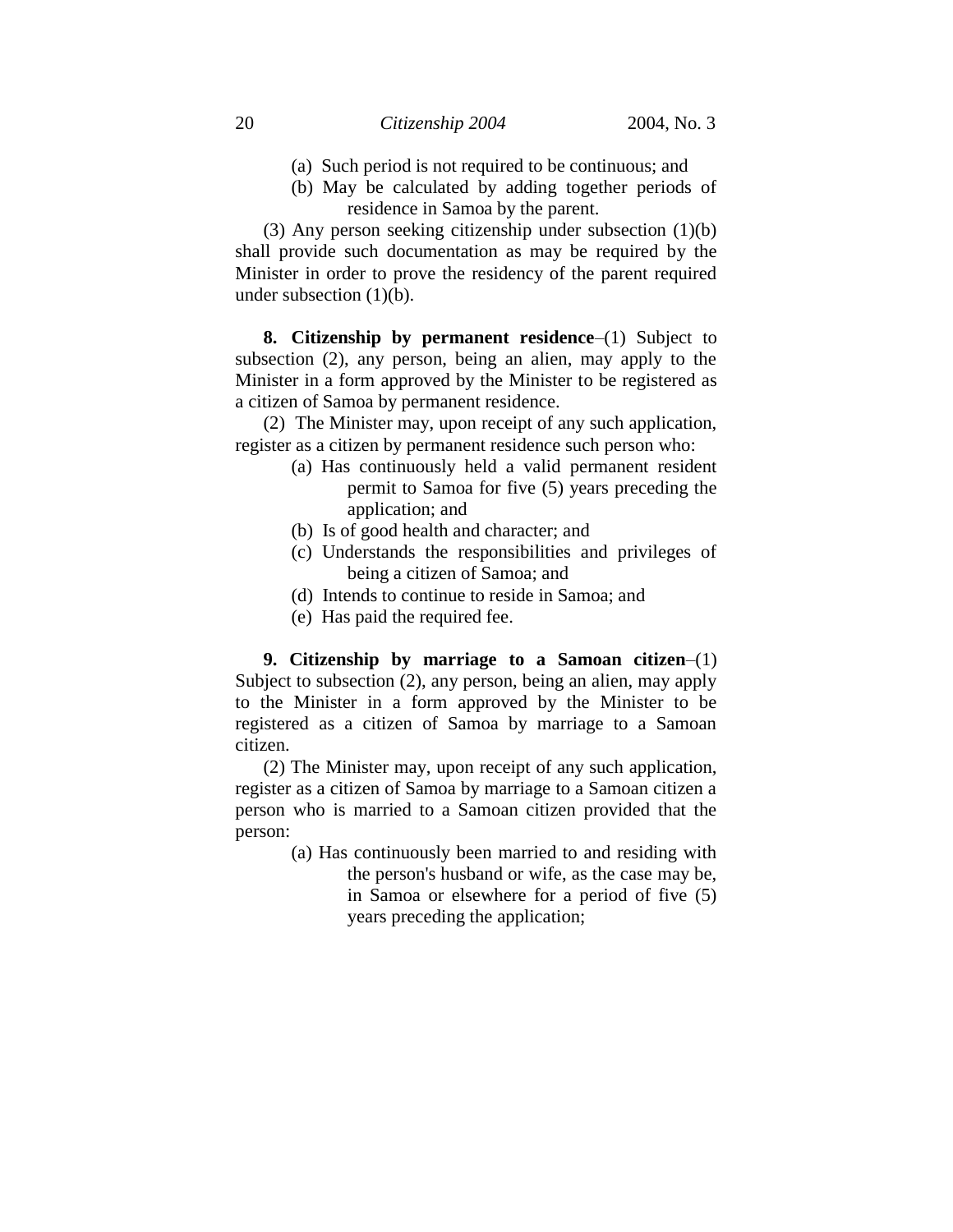- (b) Is residing in Samoa with the person's husband or wife, as the case may be, and intends to continue to do so;
- (c) Is of good health and character;
- (d) Understands the responsibilities and privileges of being a citizen of Samoa; and
- (e) Has paid the required fee.

**10. Provision of written reasons for refusal of citizenship**–(1) Where the Minister has refused an application for citizenship under sections 6(3), 8 or 9 the Minister shall cause to be served on the applicant notification of such refusal within 21 days of the Minister's decision.

(2) If a person who has been refused citizenship under sections 6(3), 8 or 9 applies to the Minister in writing within 14 days of the person being notified of such refusal the Minister shall provide the person with reasons in writing for such refusal within 30 days of the application for written reasons being received by the Minister.

**11. Review of decision for refusal of citizenship**–(1) Any person who has been refused citizenship under sections 6(3), 8 or 9 may apply in a form approved by the Minister and upon payment of the required fee to the Minister for a review of the refusal within 14 days of receipt by the person of the Minister's written reasons for refusal of citizenship.

(2) The Minister shall, upon receiving such application, select a Committee of three (3) independent persons to review the matter.

(3) The Committee shall, in reviewing the matter, give due regard to:

(a) The grounds for refusal; and

- (b) The process undertaken by the Minister in considering the applicant's application for citizenship; and
- (c) Any documents, submissions or arguments, either written or oral, which the applicant may furnish in relation to the review.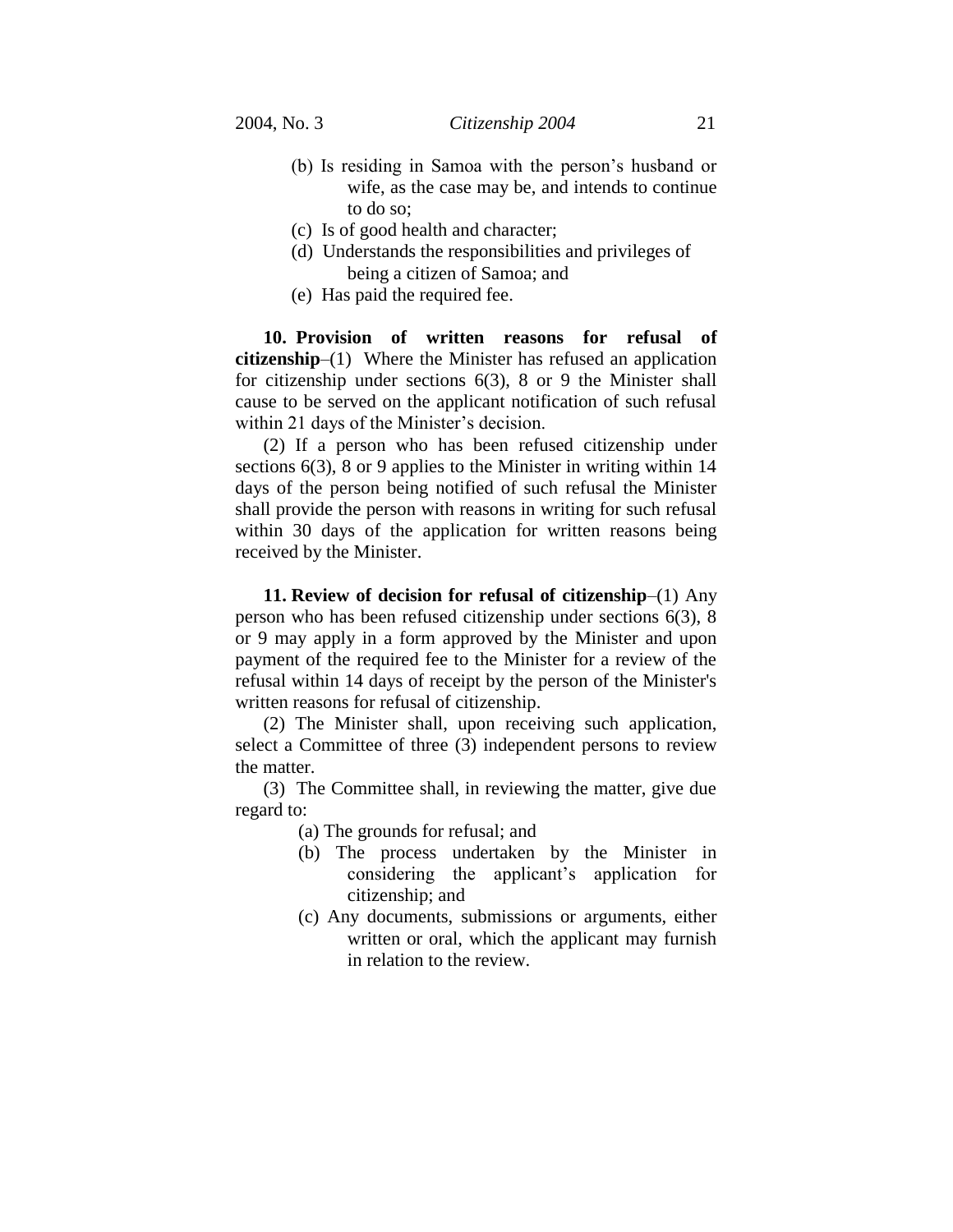(4) After considering the matter the Committee shall provide the Minister and the applicant with a written report, including recommendations and reasons for such recommendations.

(5) Upon receipt of the Committee's report the Minister shall consider the report and may:

- (a) Accept or reject the Committee's recommendations; and
- (b) Grant or refuse citizenship to the applicant.

(6) The decision of the Minister under subsection (5) shall be final and not subject to review or challenge in any Court on any grounds, including but not limited to any prerogative writ or judicial review, save that the Minister has breached a provision of the Constitution.

**12. Oath of Allegiance** – The Minister may require any successful applicant for citizenship to take an oath of allegiance in a form approved by Notice by the Minister.

**13. Effect of registration of citizenship**–(1) A person registered as a citizen under sections 6(3), 8 or 9, as the case may be, shall be a citizen of Samoa as from the date on which registration takes place.

(2) Any person who obtains citizenship under sections 6(1) or 7 is deemed to be a citizen as from birth.

#### **PART 3**

# **RENUNCIATION OR LOSS OF CITIZENSHIP**

**14. Renunciation of citizenship**–(1) Any citizen of Samoa who is also a citizen or intends to become a citizen of any other state which does not permit dual citizenship may make a declaration in a form approved by the Minister declaring the person's renunciation of their Samoan citizenship.

(2) Subject to subsection (3), where such a declaration is made, the Minister shall cause the declaration to be registered, and upon registration, that person shall cease to be a citizen of Samoa.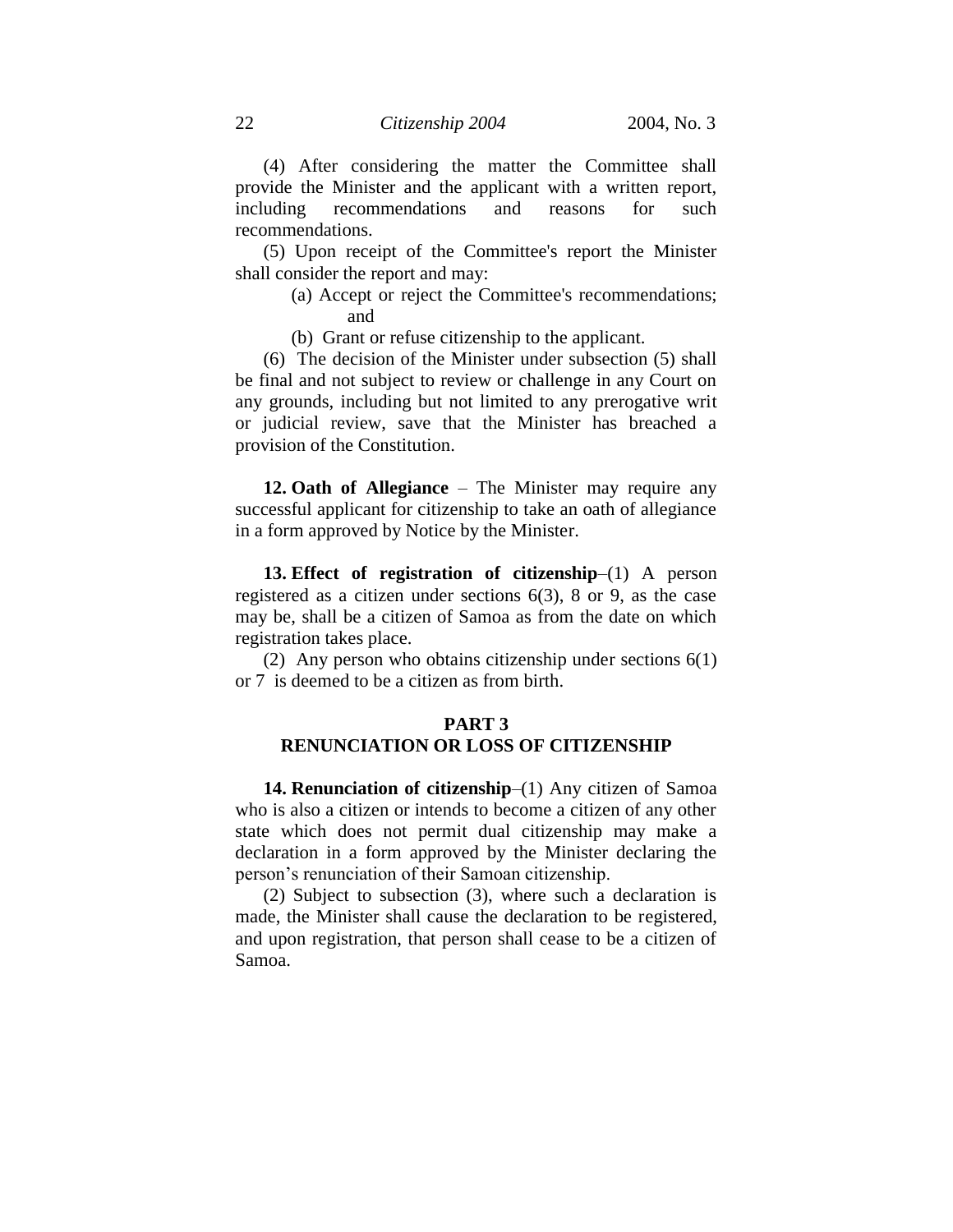(3) Notwithstanding subsection (2), in the case of a person intending to be a citizen of another state, such person shall be deemed to be a citizen of Samoa until their citizenship status in the country in which they intend to become a citizen is proclaimed or registered.

**15. Cancellation of citizenship**–(1) Subject to subsection (2) and section 18, the Minister may order that a person's citizenship be cancelled where the Minister is satisfied that the person has been or is disloyal or disaffected towards Samoa.

(2) The power of cancellation of citizenship does not apply to those persons who are citizens of Samoa by birth or descent.

**16. Deprivation of citizenship in certain cases of residence abroad** – Subject to section 18, the Minister may order that a person who obtains citizenship by permanent residence under section 8 or by marriage to a Samoan citizen under section 9 be deprived of citizenship where the Minister is satisfied that:

- (a) Such person has continuously resided overseas for a period of two (2) years; and
- (b) The person is unlikely to reside in Samoa in the future.

**17. Deprivation of citizenship in case of fraud –** Subject to section 18, the Minister may order that any citizen of Samoa be deprived of that citizenship where the Minister is satisfied that such citizenship was obtained by means of fraud, false representation, concealment of any material fact or mistake.

**18. Notice by Minister -** Before making an order under sections 15, 16 or 17, as the case may be, the Minister shall cause to be served on that person a notice in Samoan or English

- (a) Stating that the Minister intends to make such an order; and
- (b) Citing the section of this Act under which the Minister proposes to act; and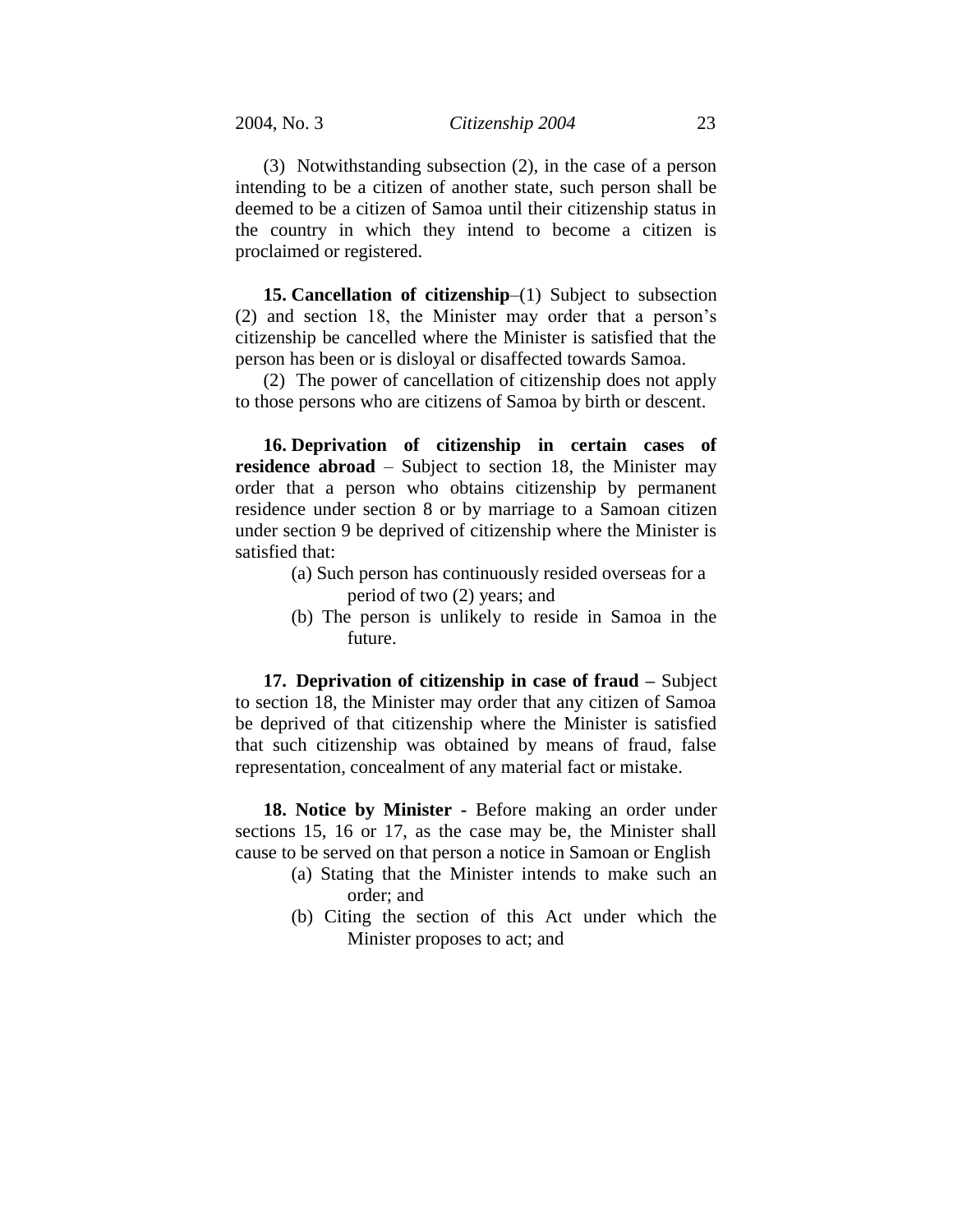- (c) Specifying the grounds on which the Minister intends to make such an order; and
- (d) Advising the person of the person's right to have the matter reviewed by the Court in accordance with section 19.

**19. Review by Supreme Court**-(1) Every person upon whom a notice is served under section 18 may, within 28 days after service of the notice, apply to the Court for a declaration that there are insufficient grounds to justify the making of an order under sections 15, 16, or 17, as the case may be, and the Court may make or refuse to make such a declaration accordingly.

(2) For the purposes of removal of doubt the Court shall not have the jurisdiction and power under sections 19 and 20 to make any other order or decision than is provided explicitly by such sections.

(3) In hearing an application under this section the Court shall provide the applicant and the Minister with an opportunity to be heard on the matter.

(4) Where the Court makes a declaration under subsection (1), the Minister shall not thereafter, without fresh cause, make an order under sections 15, 16 or 17, as the case may be.

**20. Rules of Court–**(1) Subject to this section, the procedure in respect of an application to the Court under section 19 shall be in accordance with Rules of Court.

(2) When hearing any application under section 19, the Court may receive as evidence any statement, document, information or matter that, in the opinion of the Court, may assist it to deal justly with the application before it, whether or not the same would be otherwise admissible.

(3) Where the Court is satisfied that it is desirable to do so by reason of the confidential nature of any evidence submitted or to be submitted to it in respect of any application under this Act, the Court may, on the application of any party to the proceedings,-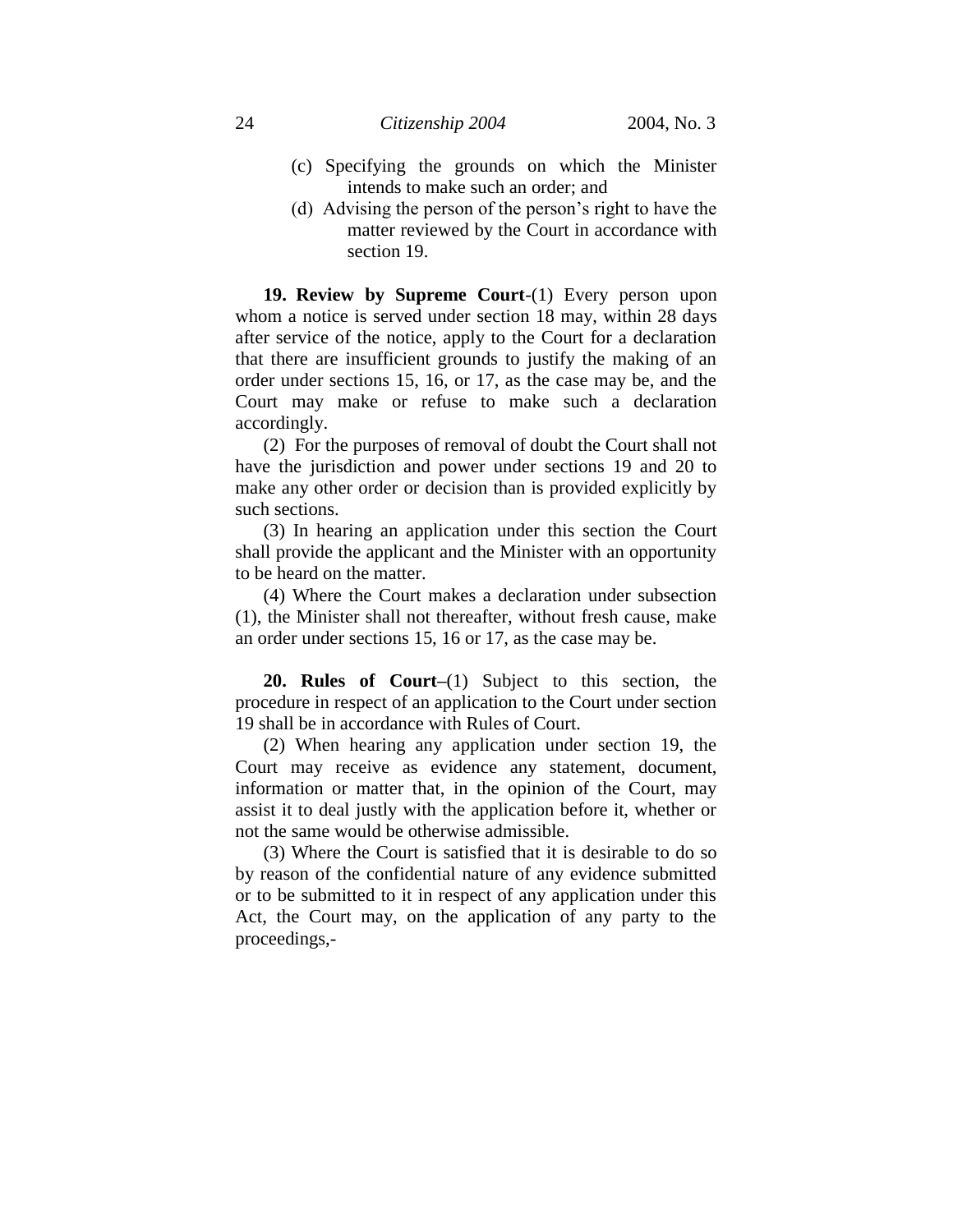- (a) Take or hear the evidence in private: and/or
- (b) Make an order prohibiting the publication of any report or account of the whole or any part of any such evidence whether heard or taken in public or private.

(4) Where the Court makes an order under subsection (3)(b) any person who breaches such order commits an offence and upon conviction is subject to a fine not exceeding 50 penalty units or imprisonment not exceeding six (6) months, or both.

**21. Court decision to be final** - The determination of the Court on any application made pursuant to section 19 shall be final save for any right of appeal provided in the Constitution.

# **PART 4 MISCELLANEOUS**

**22. Certificate of citizenship**-(1) The Minister may, upon the written request and payment of the required fee by any person, certify that a person is a citizen of Samoa.

(2) A certificate issued under this section shall be conclusive evidence for all purposes that the person is a citizen of Samoa unless either the citizenship or certificate or both were obtained by means of fraud, false representation, concealment of any material fact or mistake.

**23. Service of notices etc–**(1) Where under this Act a notice or other document is required or permitted to be served on any person it may be served -

- (a) By delivering it personally to the person; or
- (b) By leaving it at the address in Samoa nominated by the person in their application for citizenship with a person apparently over the age of 16 years; or
- (c) By sending it by pre-paid post addressed to the person at the postal address in Samoa nominated in the person's application for citizenship.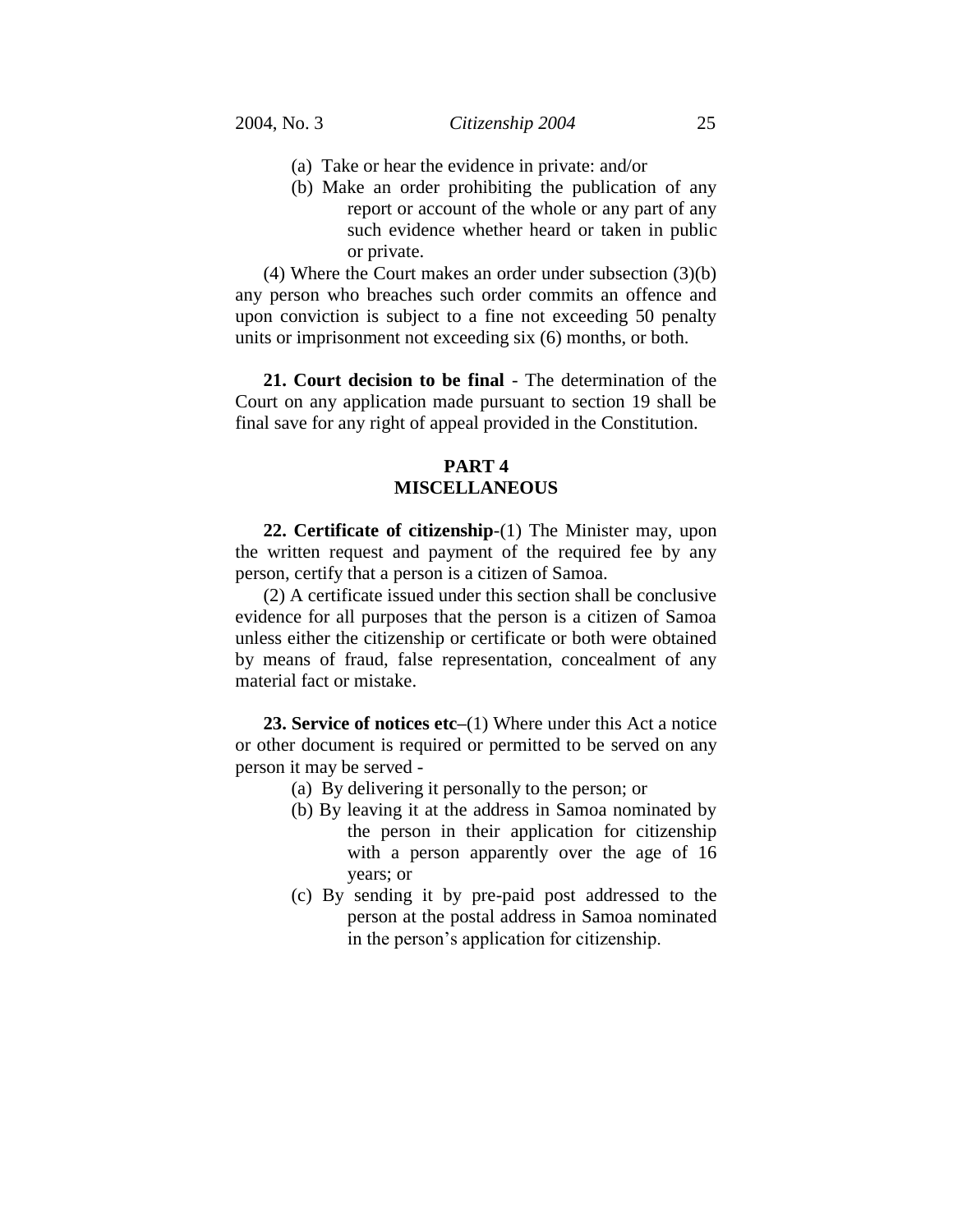(2) Any notice or other document served on a person in accordance with subsection (1) shall be deemed to have come to the attention of the person three days after service.

**24. Evidence** – In any proceedings under this Act -

(1) Any document purporting to be a certificate, application, report, declaration, order, or an entry in a register made under this Act shall be admissible as evidence.

(2) Unless the contrary is proved, such document shall be deemed to have been made by or on behalf of the person by or on whose behalf it purports to have been made.

(3) Any document produced to the Court purporting to be certified as a true copy by such person and in such manner as may be approved by the Minister by Notice shall be sufficient evidence of the document in the absence of proof to the contrary.

(4) Any entry in a register made under this Act shall be received as sufficient evidence of the matters stated in the entry in the absence of proof to the contrary.

- **25. Offences and penalties –** Any person who knowingly
	- (a) Makes a false or misleading statement or provides a false or misleading document concerning any matter under this Act; or
	- (b) Does any act in contravention of any provision under this Act; or
	- (c) Aids or abets any person in contravening any provision under this Act; or
	- (d) Conspires with any person to do any act in contravention of any provision under this Act –

commits an offence, and shall be liable upon conviction to imprisonment for a term not exceeding 12 months or a fine not exceeding 100 penalty units, or both.

**26. Powers –** The Government, the Minister and the Court shall have such powers as necessary to exercise any power, function, authority, duty or other act of authority conferred on such person or body or authority under this Act.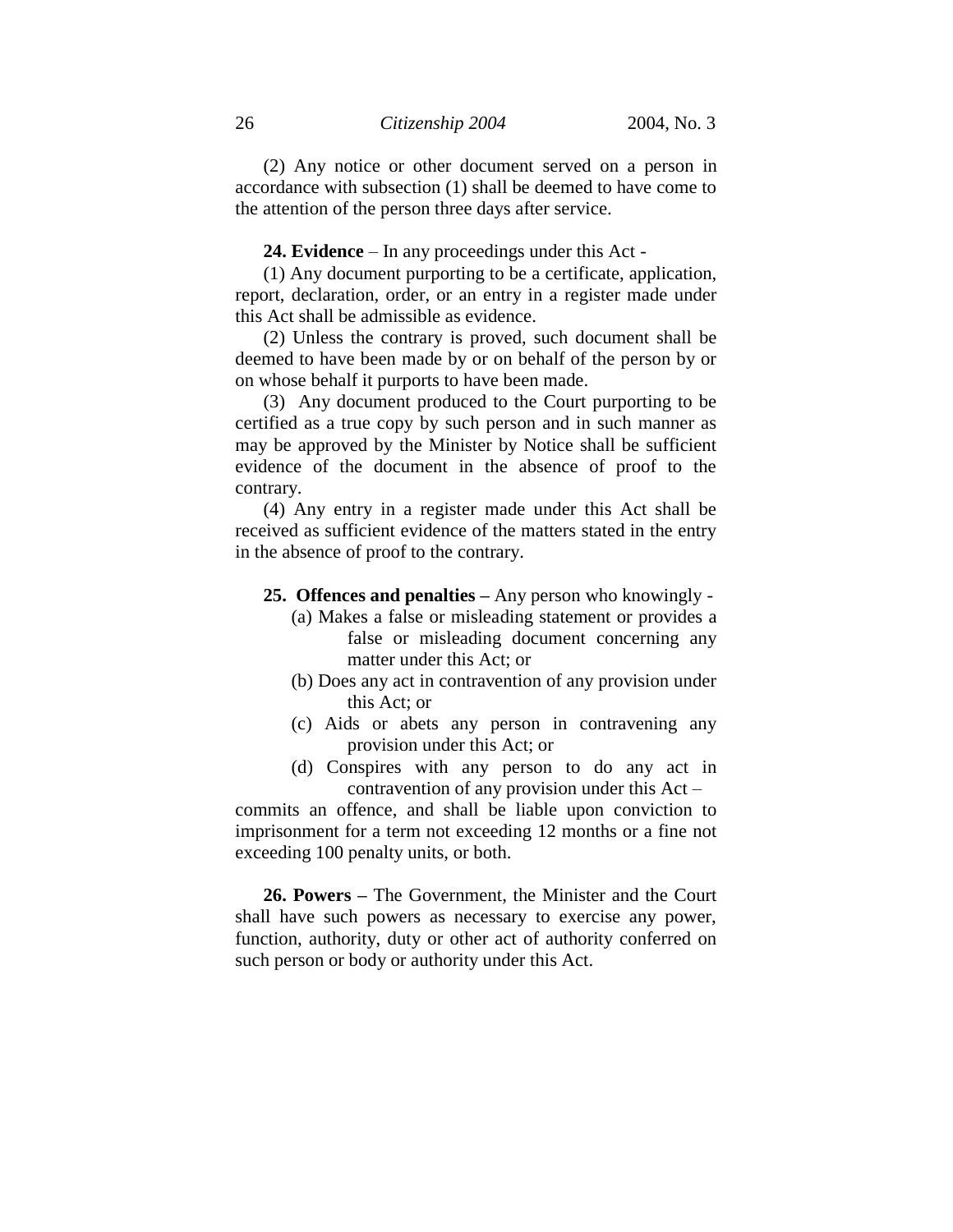**27. Jurisdiction of the Courts –** Despite any other law and subject only to the jurisdiction conferred on the Court of Appeal and the Supreme Court under Articles 4, 80 and 81 of the Constitution, the Court of Appeal and the Supreme Court shall have only such original, appellate and revisional jurisdiction in relation to and concerning this Act as provided explicitly by this Act.

**28. Minister to determine fees and charges–**(1) The Minister may by Notice determine fees and charges concerning:

- (a) Any application made under this Act;
- (b) The grant of citizenship under this Act;
- (c) The issue of any document under this Act; and
- (d) The exercise of any power or function under this Act.

(2) Any fee or charge determined by the Minister under subsection (1) shall be non-refundable unless the Minister determines otherwise.

**29. Regulations**–(1) The Head of State, acting on the advice of Cabinet, may make regulations required or permitted by this Act to be prescribed or necessary or convenient to be prescribed for carrying out or giving effect to this Act and without limiting the generality of this power, such regulations may prescribe offences in respect of the contravention of or non-compliance with any regulations made under this Act, and prescribing the amount of any fine that may be imposed in respect of any such offence, being an amount not exceeding 50 penalty units.

**30. Transitional** – All applications submitted before the second day of September 2003 to the Minister arising out of or under the provisions of the Citizenship Act 1972 shall be determined in accordance with the provisions of the Citizenship Act 1972 as if this Act had not commenced and all other matters shall be dealt with in accordance with the provisions of this Act.